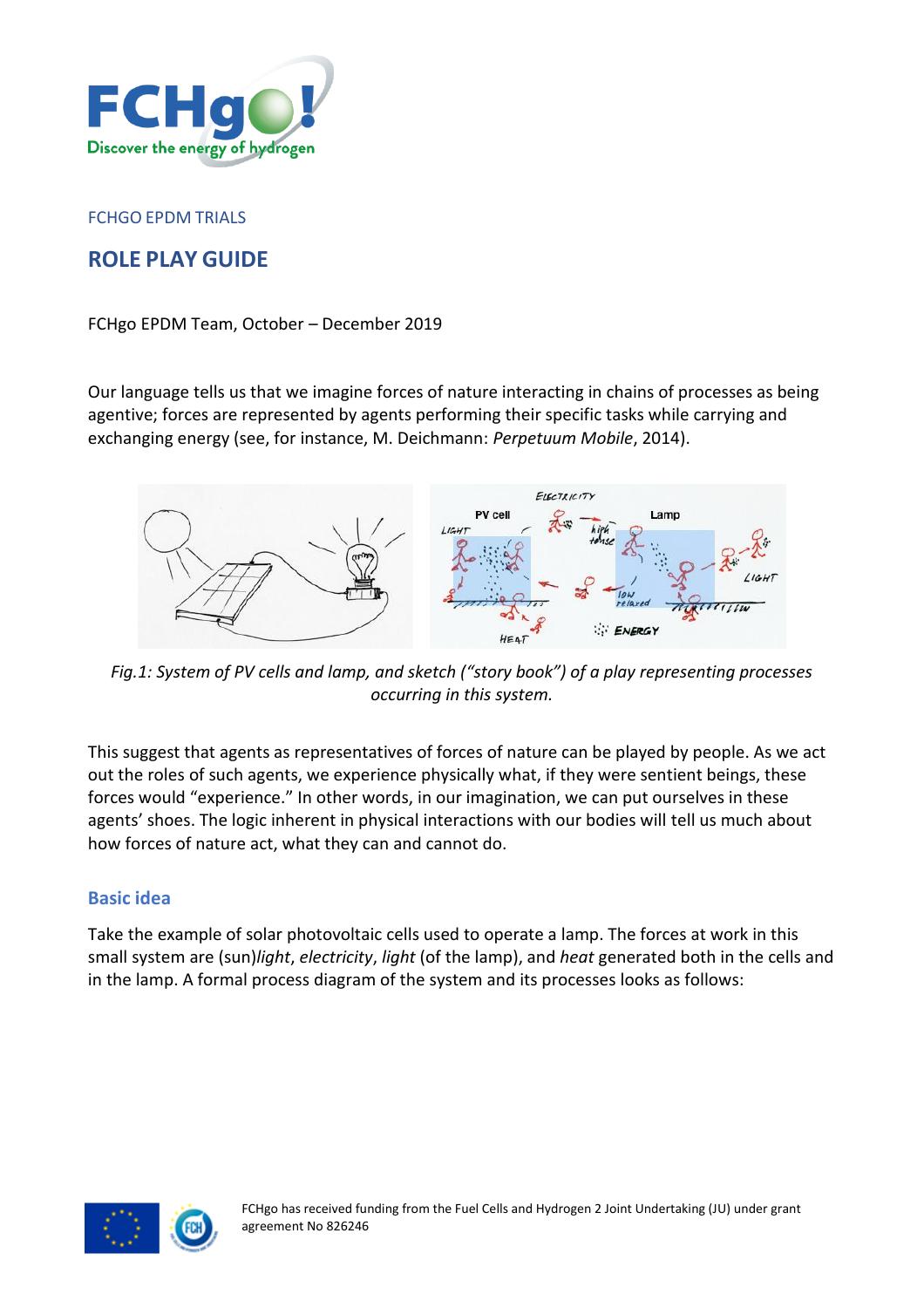



*Fig.2: Process diagram of system of PV cells and lamp.*

Sunlight flows toward the PV cells; it carries a lot of energy. The light is absorbed (disappears), freeing its energy. The energy made available is used to pump electricity (raise its level or intensity, and make it flow, like water in a water pump). A large fraction of the energy is used to produce heat (an unintended but unavoidable process). Heat and electricity flow out of the cells taking their energy with them.

The electricity that is pumped in the PV cells and flows toward the lamp now flows through the lamp where it falls from the high to the low electric level (it "relaxes"). As a consequence, it makes the energy it carried with it available in the lamp for the production of light and heat (the latter is again unintended). Heat and light are fluidlike quantities that are produced in physical and chemical processes. The energy used to produce light and heat are carried away together with light and heat leaving the lamp. (For more information on process diagrams, see the document *Introduction to FCH technology*).

# **Design and performance of a role-play**

The explanatory narrative presented above as an explanation for the PV cells and lamp system can be transformed into a role-play. Role playing should represent, by means of actors and materials, the processes initiated and undergone by agents and of energy exchange and transfer in a chain of couplers and processes such as in a toy.

# *Materials needed*

"Materials" needed for role-plays of physical systems include children (as many as possible); a space (a "theater stage") large enough to accommodate the play; ropes and/or colored bands to separate out areas on the floor representing couplers/exchangers and paths between couplers passed over by children representing agents; and confetti (or rice or small gravel; lots of it!); we use confetti to represent amount of energy.

### *Designating actors (agents/forces of nature)*

Children will be divided into groups, each group representing a different force of nature (sunlight, electricity, light, and heat in the example given above, Fig.1 and Fig.2; sunlight, electricity, rotational motion, linear motion, and heat in the example of a solar car, Fig.3 below). Children in different groups may dress differently in order to distinguish between different forces.

### *Preparatory steps: Creating a first narrative*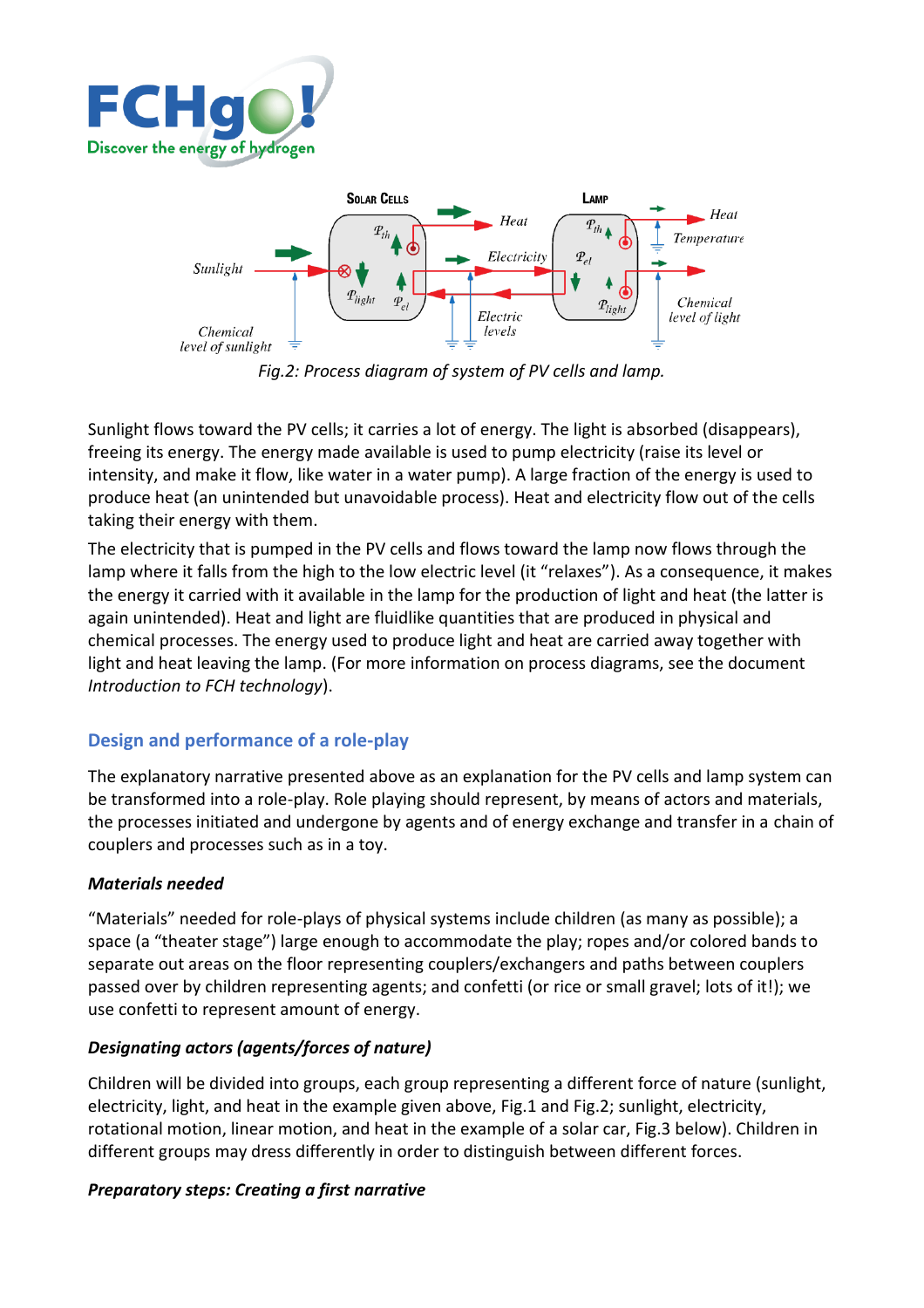

A system such as a toy needs to be analyzed at the level of elements and forces of nature. Even younger children might be able to come up with a list of couplers in a system (such as PV cells, motor, wheels, lamps, etc.) and forces at work in such a system.

Older students may be able to create a narrative description of the function of the system similar to one explaining the example given in Fig.2. They might be able to identify activities that need to be performed by actors representing a particular force of nature. [To design the role play, every group/force should refer to the story assigned and, possibly, to the *Toy Work Sheets* and process diagrams produced in the previous phase of working on the toy.]

Under the guidance of the teacher (director), actors belonging to a group (to a force of nature) create a "story board" describing their role and activities.

### *Setting up a play*

Areas representing couplers/exchangers are indicated on the floor, and paths between the couplers are laid out.

A bucket full of confetti (or rice or small gravel) is placed at the start of the play area (in our examples, this may be the location of the Sun).

Children playing sunlight go to the bucket with confetti; children representing electricity line up along the return path from the lamp (in the case of the system in Fig.1), the first one just inside the space representing the PV cells; children playing light (of the lamp) may be hidden under a large blanket near the lamp area—remember, light does not exist yet, it will be produced. Children representing heat likewise hide (under a blanket, behind a curtain) near the areas representing PV cells and lamp. All children are in a relaxed state (they have not yet received energy!).

The play should be filmed if possible, so it is necessary to identify the main points upon which the cameraperson will focus. The film will be edited afterwards.

### *Playing the play*

One by one, children representing sunlight pick up a handful of confetti from the bucket, transform into a tensed state (possibly by now standing and walking erect, expressing high tension in their faces or other demeanor; they are now in a positive emotional state) and walk in single file toward the area designated as PV cells. [Sunlight-children should be "created" at the surface of the Sun; whether or not we want to represent this process is not vitally important.]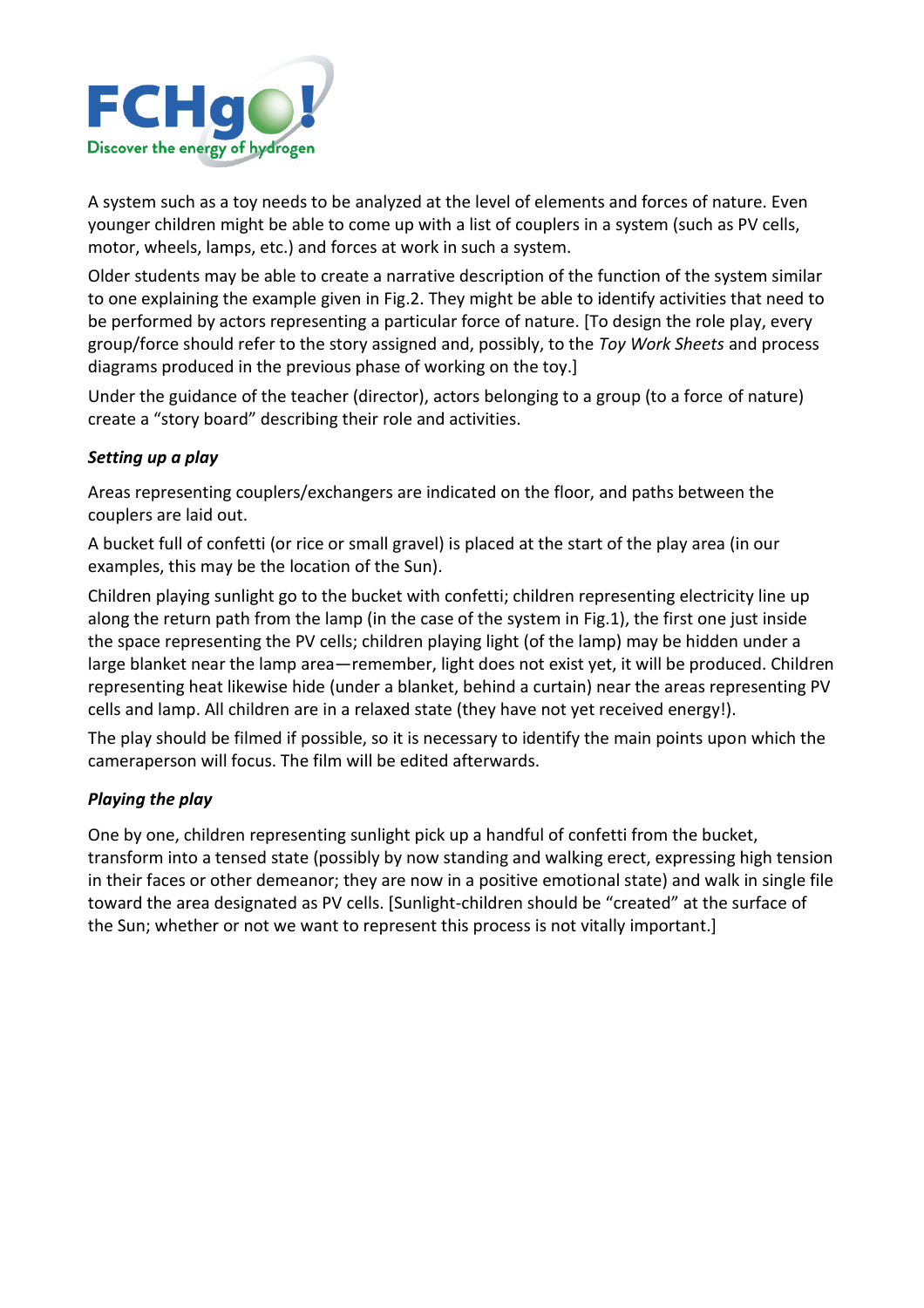



*Fig.3. Draft of the scene of a play for a sola car composed of a solar cell, an electric motor and the wheels. The various arrows represent the energy carriers (light, electricity, rotational motion, linear motion) acted by the children (the shapes of arrows are indicative of the bodily demeanor/movement of the children). In every encounter (in the solar cell, in the electric motor and in the wheels) the children hand over confetti which represents energy. The pupils that have confetti are in a positive emotional state, while those that do not have confetti are in a negative emotional state.* 

The first sunlight-child meets the first electricity-child inside the PV cell area and hands his/her confetti to the electricity child. Some of the confetti will fall on the floor. In the process, the sunlight-child relaxes and the electricity child tenses up. The sunlight child "disappears" (sunlight is absorbed and destroyed in the PV cell) whereas the electricity-child walks out of the PV cell area along the path toward the lamp, carrying the confetti it could catch. As the play unfolds, the second sunlight-child meets the second electricity-child, and so on.

The electricity-children (in a positive emotional state after having obtained confetti/energy) walk toward the lamp area. The first electricity-child should be met by a first lamp-light-child (coming from under a blanket or from behind a curtain). Confetti is handed over but some of it falls on the floor. The electricity-child relaxes and walks back along the path toward the PV cell area. The lamp-light-child tenses and walks out of the lamp area carrying the confetti it obtained. The processes of electricity-children meeting lamp-light-children and exchanging confetti continues.

The last point concerns the role of the confetti that lands on the floor inside the coupler/exchanger areas. The confetti/energy is not lost; it is used to produce heat. This can be represented in the play by heat-children that are created (come from under a blanket or behind a curtain) by picking up all the confetti that fell to the floor. They get into a tense state and walk out of the coupler areas with confetti in their hands.